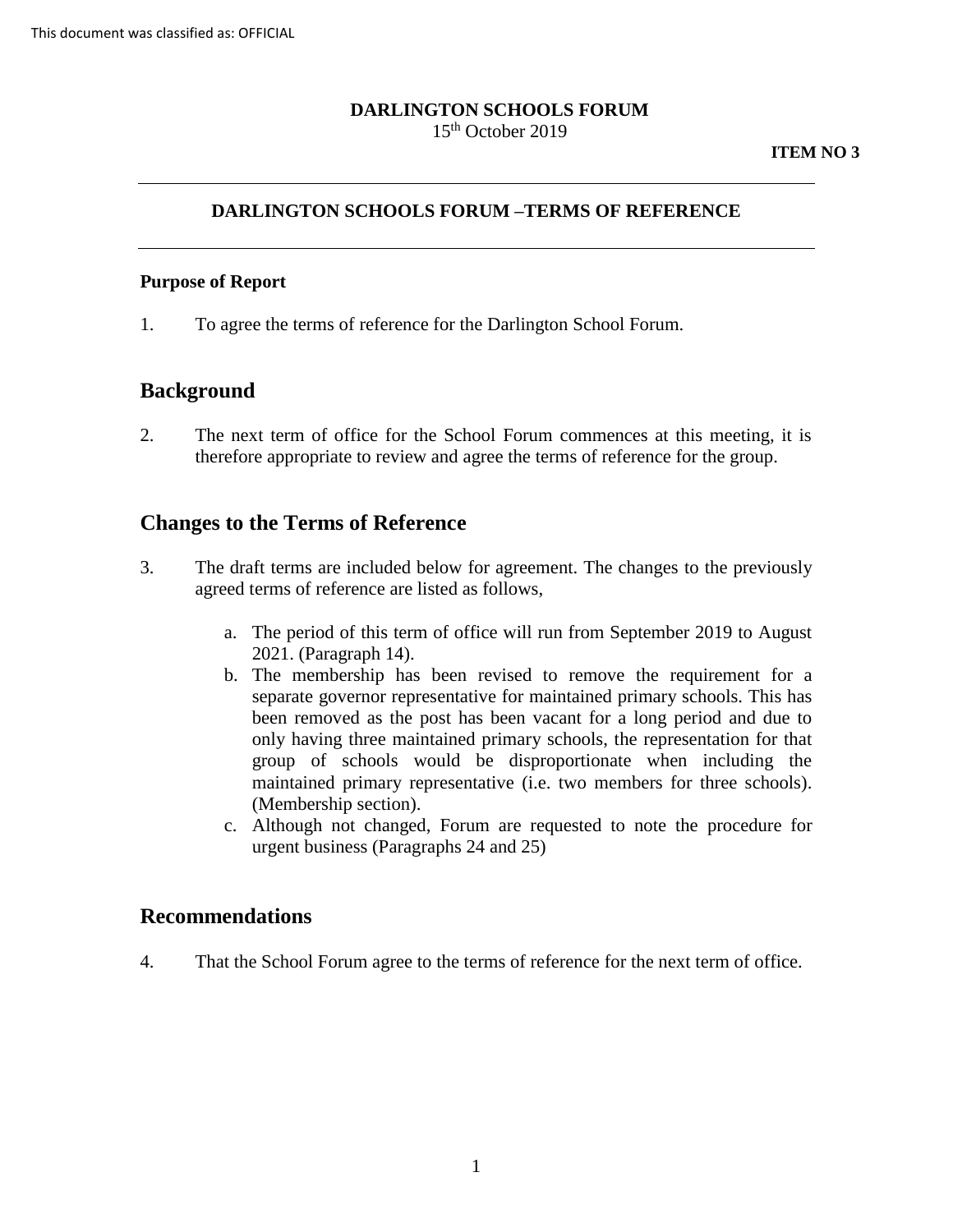# **DARLINGTON SCHOOLS FORUM TERMS OF REFERENCE**

# **Powers and Responsibilities**

- 1. Local Authorities with education responsibilities are required by statute to establish a Schools Forum. The Terms of Reference for the Darlington School Forum, have been updated to reflect the "Schools Forums Operational and Good Practice Guide" produced by the Education & Skills Funding Agency (ESFA), September 2018
- 2. Schools Forum generally have a consultative role, however they do also have decision making powers. The roles of the School Forum are listed below

#### School Forum Decision

- The movement of up to 0.5% from the schools block to other funding blocks.
- Carry forward a deficit on central expenditure to the next year to be funded from the schools budget.
- Any brought forward deficit on de-delegated services which is to be met by the overall schools budget.
- The de-delegation of (**non academy members only**);
	- o Contingencies
	- o Administration of free school meals
	- o Insurance
	- o Licenses/subscriptions
	- o Staff cover Supply cover
	- o Support for minority ethnic pupils
	- o Behaviour support services
	- o Library and museum services
	- o School improvement
	- o Pupils/underachieving groups
- Contribution to responsibilities that Local Authority hold for maintained schools (**non academy members only)** 
	- Central spend and criteria for;
		- o Growth fund
		- o Falling rolls fund
- Central spend on;
	- o Early years block provision funding to enable all schools to meet the infant class size requirement.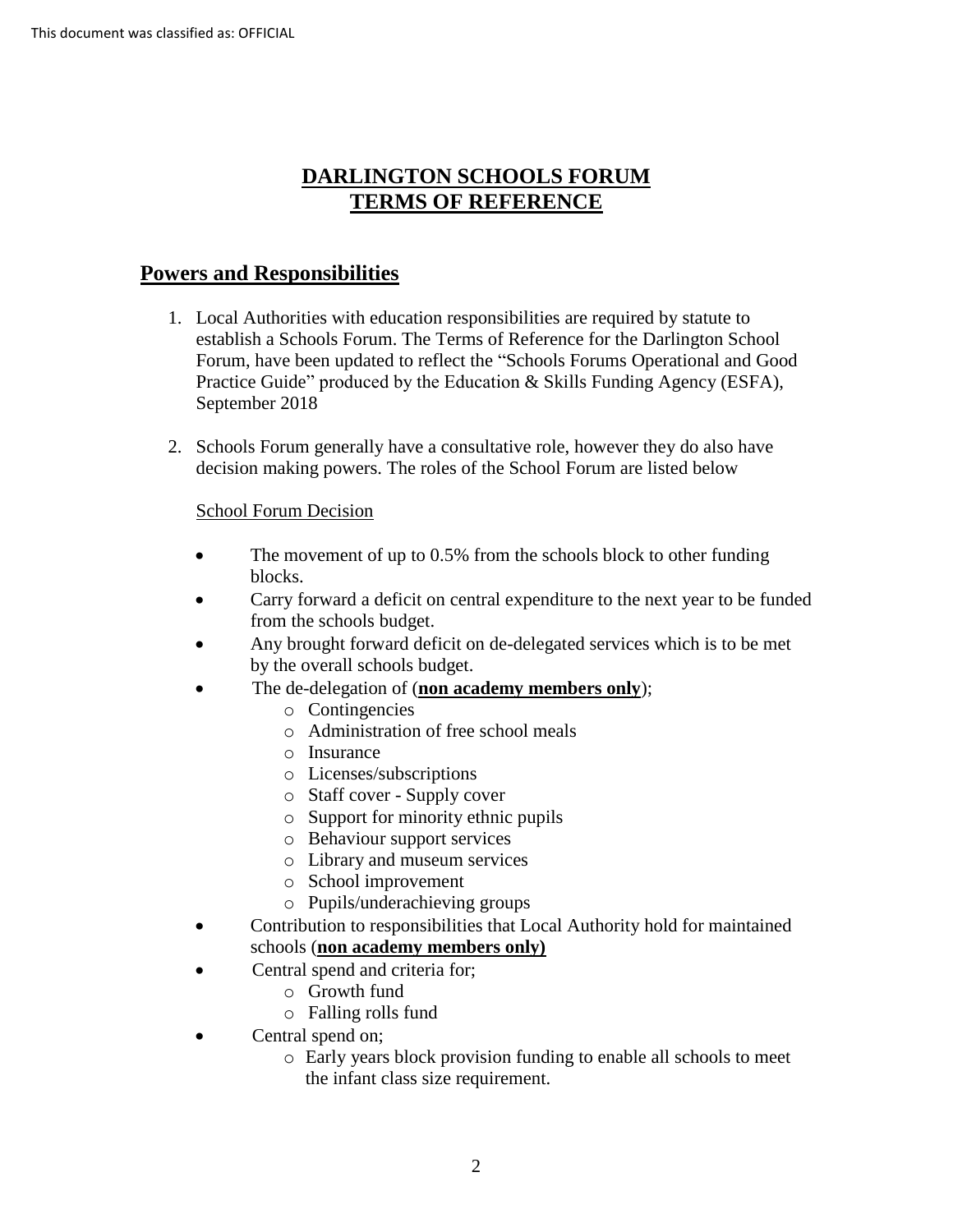- o Equal pay back pay
- o Remission of boarding fees at maintained schools and academies
- o Places in independent schools for non SEN pupils
- o Admissions
- o Servicing of School Forums
- o Contribution to responsibilities that local authorities hold for all schools.
- o Capital expenditure from revenue (Pre April 13)
- o Contribution to combined budgets (Pre April 13)
- o Existing central funded termination of employment costs (Pre April 13)
- o Central funded prudential borrowing (Pre April 13)
- Changes to the "Scheme for Financing Schools" (**non academy members only)**.
- Determines School Forum voting procedures
- Elects the Chair of the School Forum.

School Forum Must be consulted

• On any proposed changes to the schools funding formula

School Forum gives a view and informs the governing body of consultations

- On the letting of any contracts for supplies and services that will be paid from the Schools Budget (e.g. Music)
- Financial issues regarding, arrangements for pupils with special educational needs, in particular the places to be commissioned by the Local Authority and schools and arrangements for paying top up funding
- Financial issues, regarding arrangements for the use pupil referral units and the education of children otherwise than at school, in particular the places to be commissioned by the Local Authority and schools and arrangements for paying top up funding
- Financial issues regarding, arrangements for early years provision
- Financial issues regarding, administration arrangements for the allocation of central government grants
- Minimum Funding Guarantee change application to the Department for Education.
- 3. The Local Authority does not need to consult the School Forum on the following central spend but it is good practice to inform Forum;
	- High needs block provision
	- Central licenses negotiated by the Secretary of State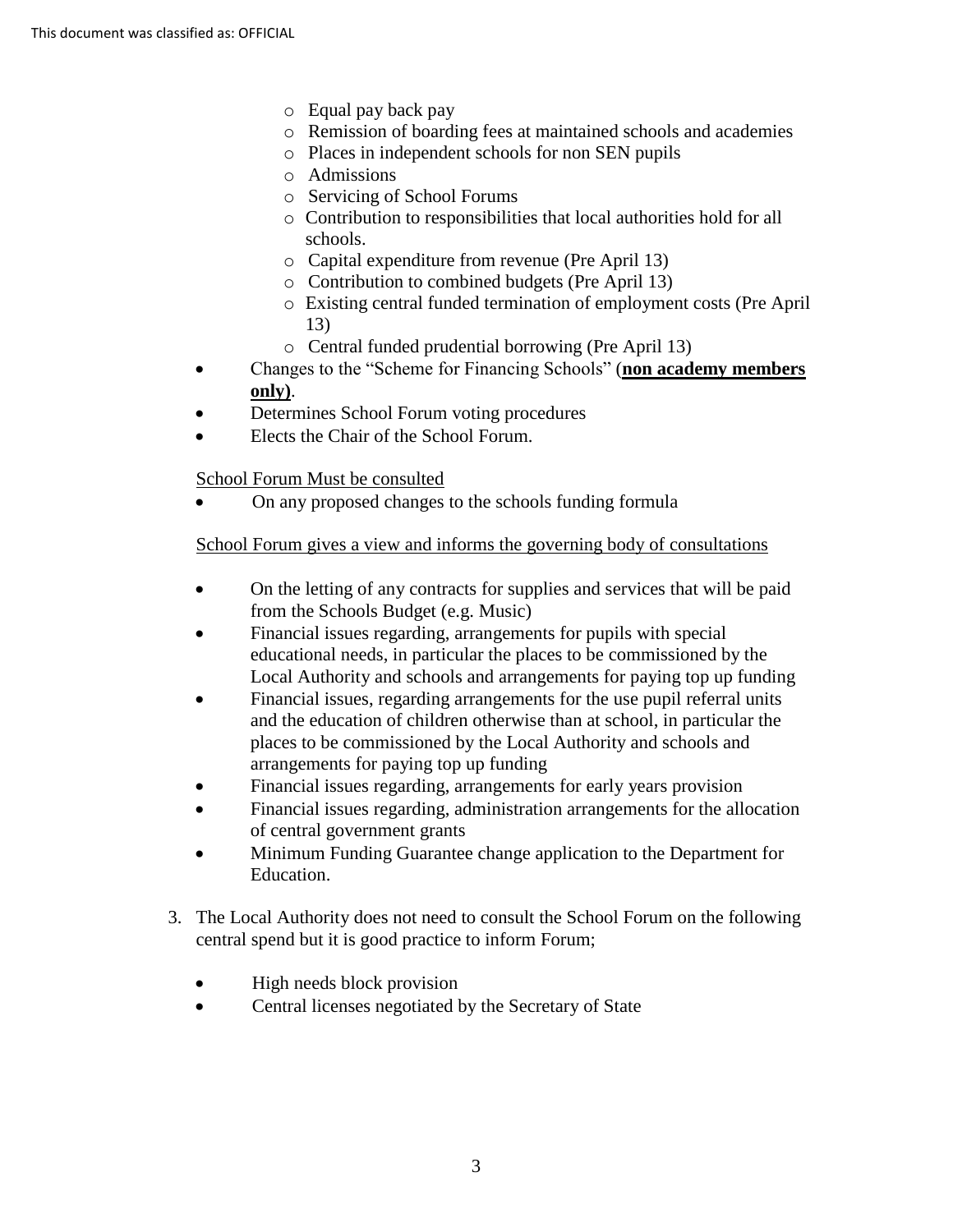# **Membership**

### School Members

• Maintained Schools

| • Nursery Schools     |  |
|-----------------------|--|
| • Primary Schools     |  |
| • Pupil Referral Unit |  |

• Academy Schools(including Special Academies/Free schools) 12

## Non-School Members

| Diocesan representatives                                                                                                                                                                                                                                                                                                           |  |
|------------------------------------------------------------------------------------------------------------------------------------------------------------------------------------------------------------------------------------------------------------------------------------------------------------------------------------|--|
| 16 -19 Education representative                                                                                                                                                                                                                                                                                                    |  |
| $\mathbf{N}$ $\mathbf{N}$ $\mathbf{N}$ $\mathbf{N}$ $\mathbf{N}$ $\mathbf{N}$ $\mathbf{N}$ $\mathbf{N}$ $\mathbf{N}$ $\mathbf{N}$ $\mathbf{N}$ $\mathbf{N}$ $\mathbf{N}$ $\mathbf{N}$ $\mathbf{N}$ $\mathbf{N}$ $\mathbf{N}$ $\mathbf{N}$ $\mathbf{N}$ $\mathbf{N}$ $\mathbf{N}$ $\mathbf{N}$ $\mathbf{N}$ $\mathbf{N}$ $\mathbf{$ |  |

• PVI early years providers 2

Total members: 20

4. Maintained schools can be represented by Head teachers, senior members of staff or by governors. Academy schools representation is not limited to staff or governors.

#### Substitutes

5. Substitutes are permitted. Each individual member must identify one named substitute. Only named substitutes can take part in Forum business.

#### Other Attendees

- **6.** The following are permitted to attend and contribute towards Forum meetings, **but have no voting rights,** 
	- An observer appointed by the Secretary of State
	- The Chief Financial Officer or their representative
	- The Director of Children's Services or their representative
	- The Executive Member with responsibility for Children's Services
	- The Executive Member with responsibility for Resources
	- Officers providing financial and technical advice
	- Presenters (restricted to the paper they are presenting)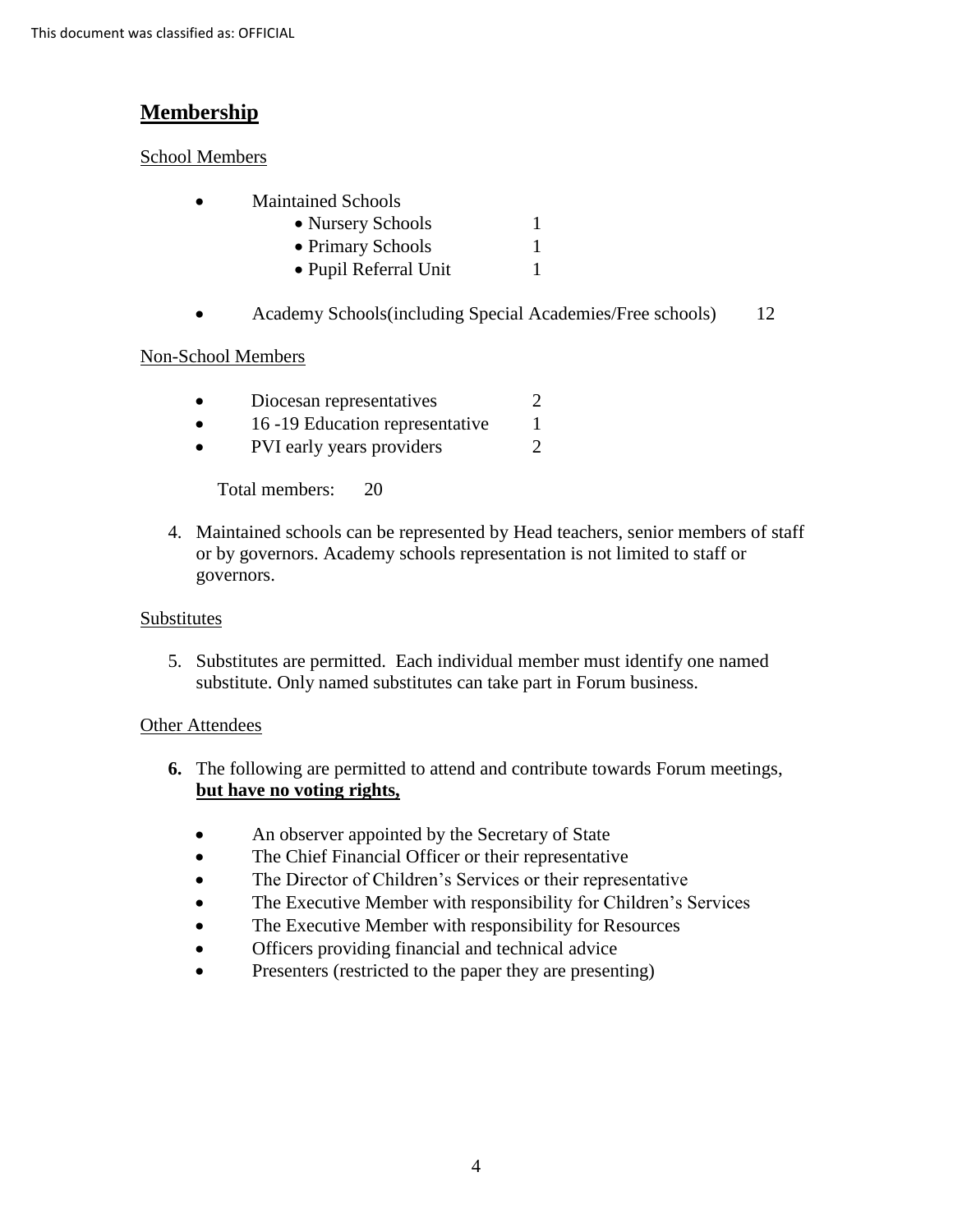#### **Observers**

- 7. The Forum is an open meeting; therefore any person can attend as an observer.
- 9. Observers cannot contribute or vote in the meeting.

## **Voting**

- in each vote they are eligible to vote in as follows, 10. Each member (or named substitute representing that member) has one equal vote
	- Primary school de-delegation, only the maintained primary school representative can vote.
	- Scheme for Financing Schools, only the maintained primary, nursery and Pupil Referral Unit school representatives can vote.
	- • Funding held centrally for the Local Authority to undertake **general duties**  for maintained schools, only the maintained primary, nursery and Pupil referral unit school representatives can vote.
	- • Funding held centrally for the Local Authority to undertake **retained duties** for all schools, only the maintained and academy school representatives can vote.
	- Consultation on the school funding formula, only school (maintained and academy) and PVI members can vote.
	- All other business, all members can vote.
- 11. In the event of a tie the Chair may exercise a casting vote (provided they are eligible to vote).

#### **Quorum**

- 12. A meeting is only quorate if 40% (8 voting members) of the total membership is present. If a meeting is not quorate it can proceed but it cannot legally take decisions. It can respond to the Authority on consultation and give views to the Authority.
- 13. Meetings must remain quorate throughout where any decisions are taken. In the event of a meeting becoming non quorate, the meeting can continue but can no longer legally take decisions.

# **Term of Office**

14. The term of office for all Forum members will run up to  $31<sup>st</sup>$  August 2021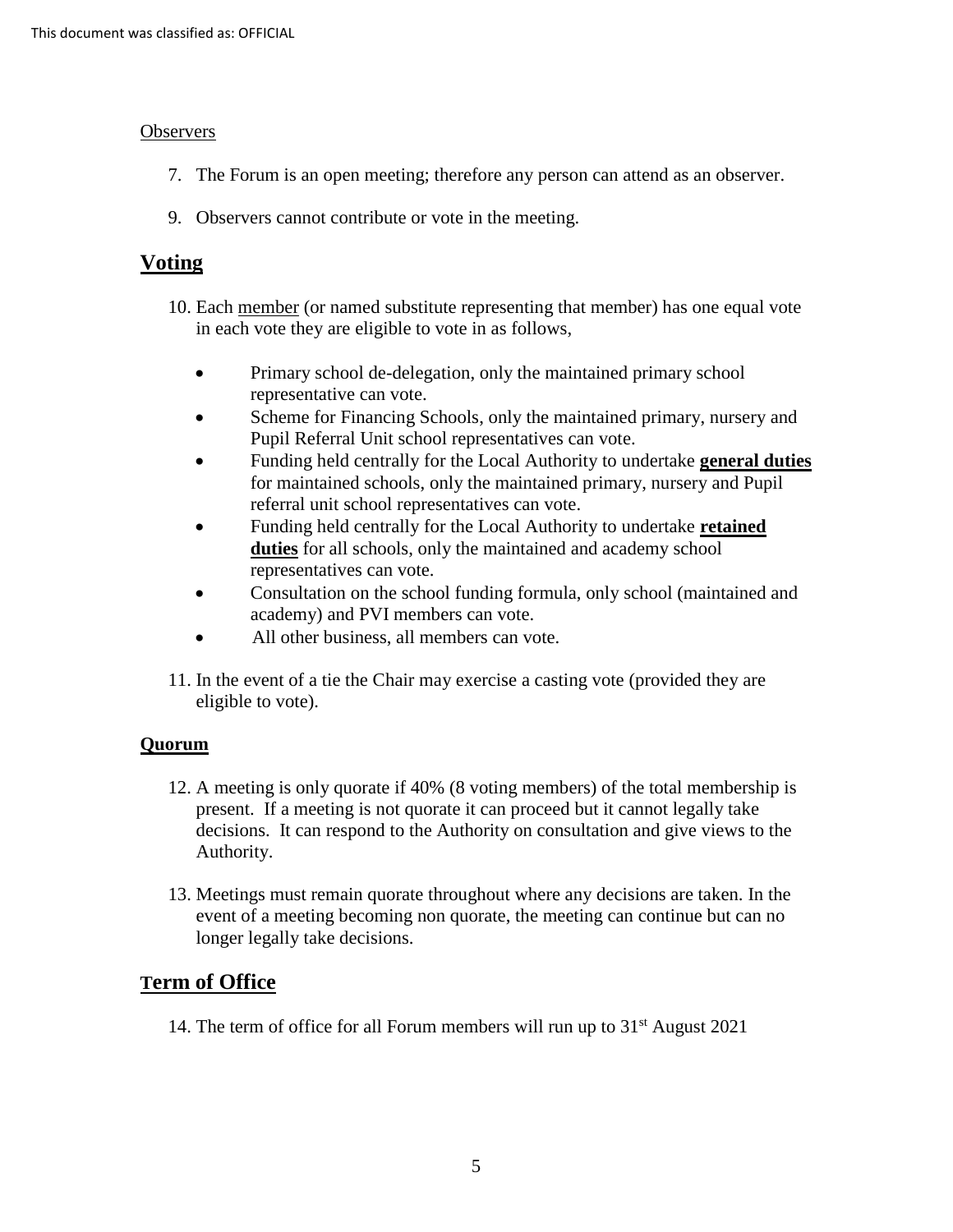- 15. Membership may be terminated by the Local Authority in advance of the full term if the member ceases to act in the capacity for which he/she was appointed.
- 16. Membership will be terminated where a member fails to attend the meeting for three consecutive occasions.
- 17. Any vacancies arising during this period will be appointed for the remainder of that term of office.

## **Election of Chair and Vice-Chair**

- 18. The Chair and Vice-Chair shall be elected from within its membership for each term of office. The vote will take place at the first meeting within that term of office.
- 19. The Chair may not be an elected member or officer of the Council.
- 20. In the event of a Chair or Vice-Chair standing down, a replacement will be elected from within the membership for the remainder of the term of office.

#### **Appointment of Members**

21. It is the responsibility of the Local Authority to facilitate the appointment of members of the Schools Forum. The LA is required to ensure that the membership reflects the proportions set out in the membership list. Members will be appointed at the beginning of each term of office via nominations & elections from each contributory group.

#### **Meetings of the Schools Forum**

- 22. The frequency and timing of meetings of the Forum should be agreed in advance of each academic year. Forum will meet on at least four occasions through out the year, with at least one meeting in each term. Meetings will be scheduled to fit in with school heads groups to allow school members to canvass all school views.
- 23. The Forum can establish Working Groups of members to discuss specific issues and to produce draft advice and decisions for the Forum to consider.

#### **Urgent Business**

24. In cases of urgency, the Chair may call an extra-ordinary meeting of the Schools Forum, either at the request of a quorate number of members or the Local Authority.